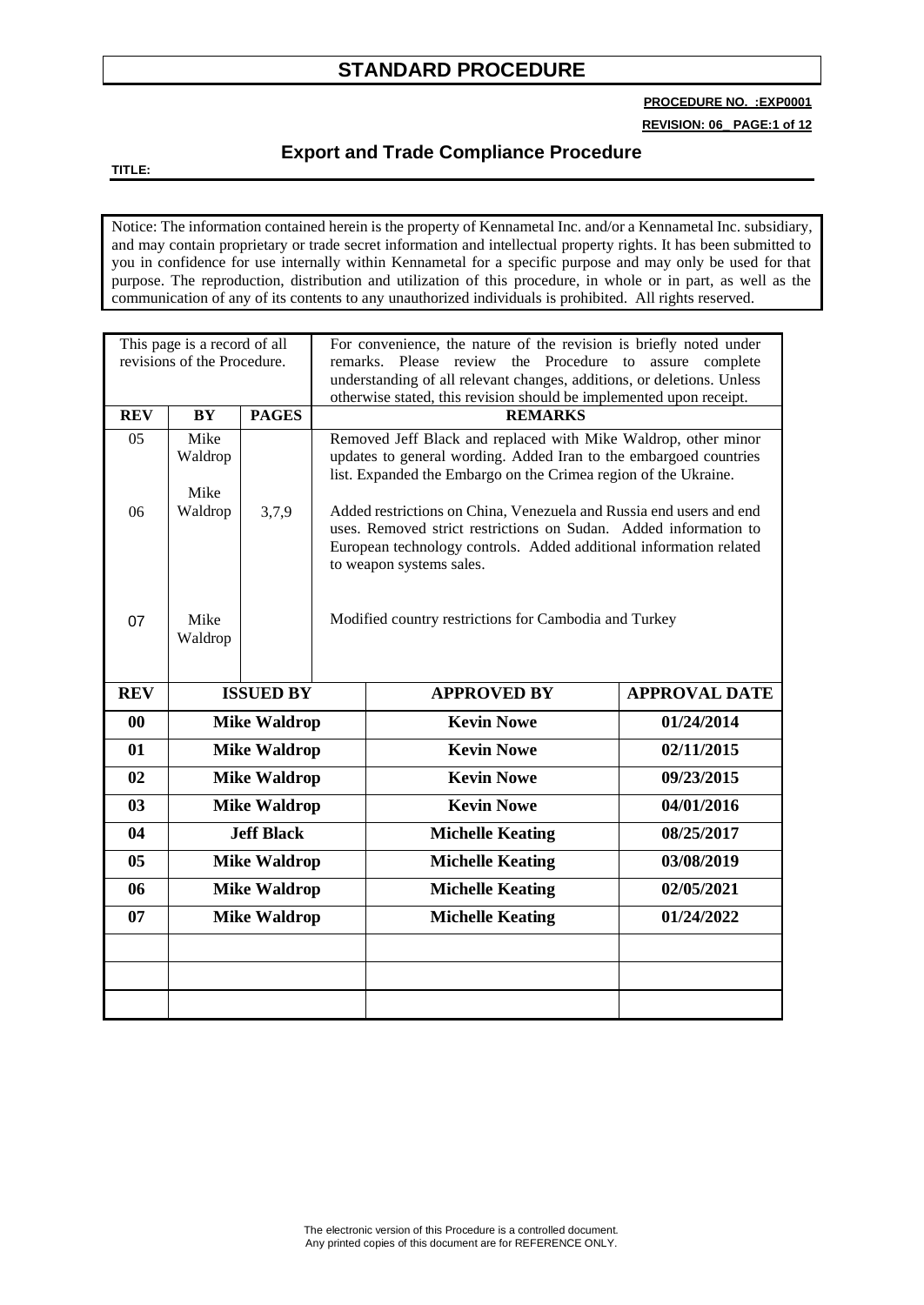**PROCEDURE NO. :EXP0001 REVISION: 06\_\_ PAGE:2 of 11**

#### **Export and Trade Compliance Procedure**

# **I. SCOPE**

This Export and Trade Compliance Procedure (this "Procedure") is effective immediately and supersedes the previous version of the Procedure, which is dated February 5, 2021. It is important to review this Procedure to understand the changes that have occurred since it was last distributed and to reacquaint yourself with this Procedure generally. This Procedure applies to business conducted by Kennametal Inc. and its branches, subsidiaries and affiliates worldwide (hereinafter collectively called "Kennametal").

The focus of this Procedure is on United States law. Laws of other jurisdictions in which Kennametal operates may be applicable and should be observed. In the event of a conflict between United States law and that of another jurisdiction, please contact Kennametal's Office of the General Counsel. It is important to note that this Procedure applies to transfers of items (hardware, software, and technology) or services across borders, whether or not those transfers are between and among Kennametal affiliates or involve third parties. In addition, the Procedure also applies to transfers of technology or software source code that involve foreign persons, as more fully described below.

Kennametal's Trade Compliance Department has implemented an Export Management System, which provides structure and guidance to assure Kennametal's continued compliance with applicable laws. In order to ensure the effectiveness of Kennametal's Export Management System, it is critical that the Trade Compliance Coordinators at each Kennametal facility, as well as all others who are in any way involved in the exportation of products, services and technology, fully understand this Procedure and accept their responsibility to assure full compliance with all aspects of it.

If you have any questions about the effect of this Procedure on any particular proposed transaction, please contact the Trade Compliance Department. Completion and submission of the attached Export and Trade Compliance Review Form will help expedite a review of the matter and will eliminate the delays caused when additional information must be requested.

#### **II. TECHNOLOGY TRANSFER**

1. The restrictions set forth below apply to the foreign and domestic sale, purchase or transfer by any means of products, components, software and services from all countries, as well as the transfer of the technology to produce, develop and/or use such products.

2. It is important to note that the United States Government views the transfer of the technology to produce, develop or use products as an export that is governed by United States export regulations. For this reason, any reference in this Procedure to "products" also includes services and the technical information that would allow a company to produce, develop or use the products. With respect to some types of items, such as defense and military-related items, or transfers which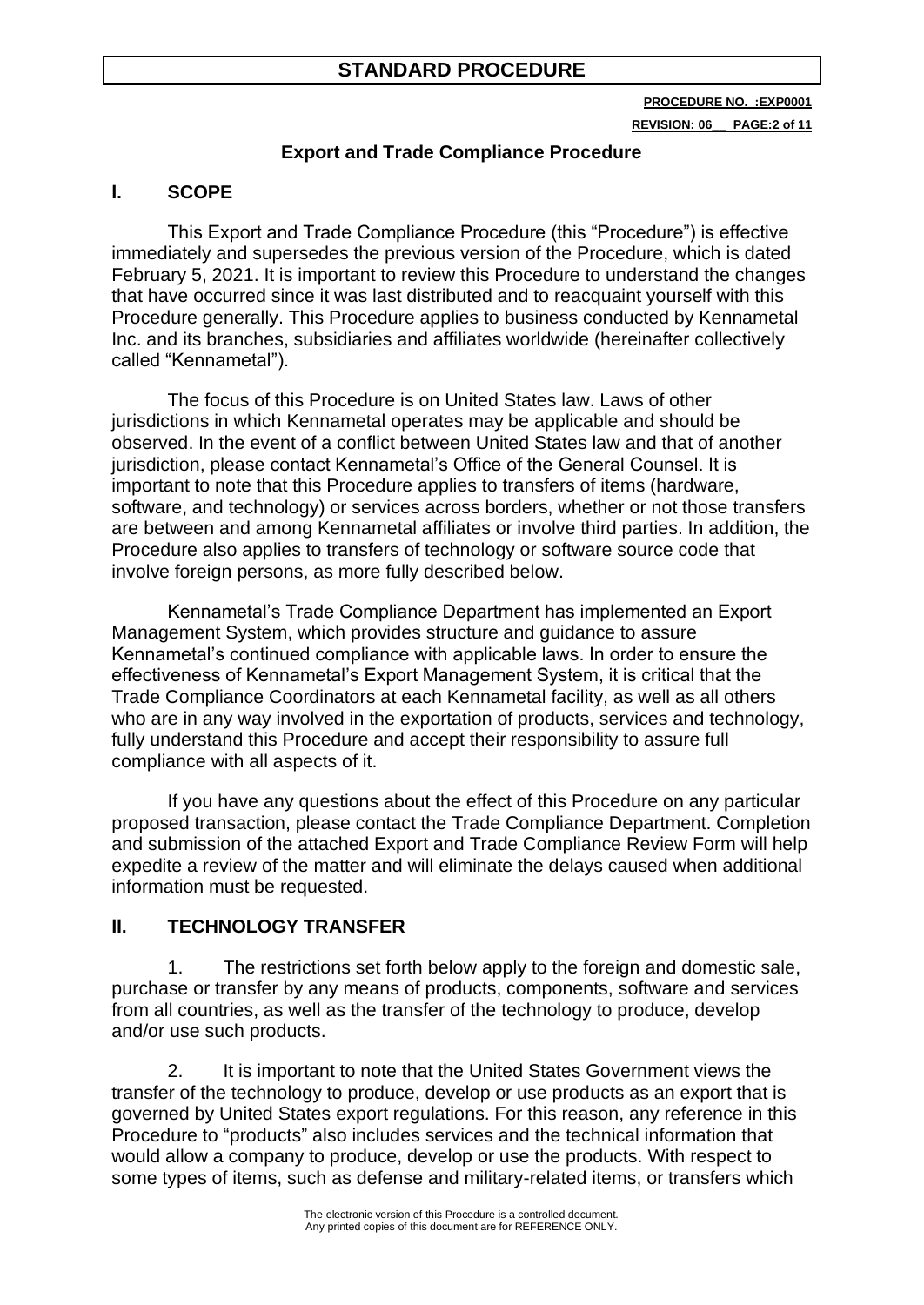**PROCEDURE NO. :EXP0001**

#### **REVISION: 06\_\_ PAGE:3 of 11**

### **Export and Trade Compliance Procedure**

involve sanctioned countries or persons, a broad range of technology and services are controlled, not limited just to technology related to produce, development or use of items.

3. This Procedure also applies to; (a) the transfer of technology and software source code to foreign nationals in the United States (i.e., those who are not U.S. citizens or U.S. lawful permanent residents) and to foreign nationals located at Kennametal locations worldwide; (b) the export from one foreign country to another of certain foreign-made products that incorporate United States content; and (c) trade with restricted and embargoed countries, entities and individuals, as more fully described below.

4. Similarly, without appropriate authorization, Kennametal may not transfer United States technology or know-how to nationals of countries that are otherwise subject to export-licensing requirements for such technology or knowhow, regardless of where such transfer occurs. This would include, for instance, the transfer of export-controlled technology within the United States to a foreign national Kennametal employee, to a foreign national on temporary assignment from a non-United States Kennametal affiliate or to a foreign national visiting a Kennametal facility or attending a meeting with Kennametal employees. In light of these restrictions, advance compliance planning must be initiated before approving even the temporary intra-company transfer of non-United States nationals to Kennametal facilities within the United States, as well as the temporary transfer of employees worldwide to countries in which they are not citizens or permanent residents.

5. This Procedure also applies to technology transfers from and within Europe. Europe provides for an additional layer of complexity as transfers related to controlled technology often requires export licensing when being transferred among the various countries which make up the European Union. While non-military items can move among the member states freely, for the most part, each member state maintains unique export requirements for military items and technology. For further guidance on this topic, please contact Petra Stockmann, Manager Trade Compliance EMEA.

6. This procedure also applies to technology which is transferred between countries outside The United States and Europe. Any technology being transferred that is controlled for military purposes needs to be reviewed by Kennametal's Legal department or Trade Compliance.

7. Restrictions on access to the Kennametal business systems must support the proper authorizations and access mentioned in this section. Specifically, the Kennametal PLM System have been implemented to avoid the possibility of unauthorized technology transfers to foreign nationals of controlled product drawings.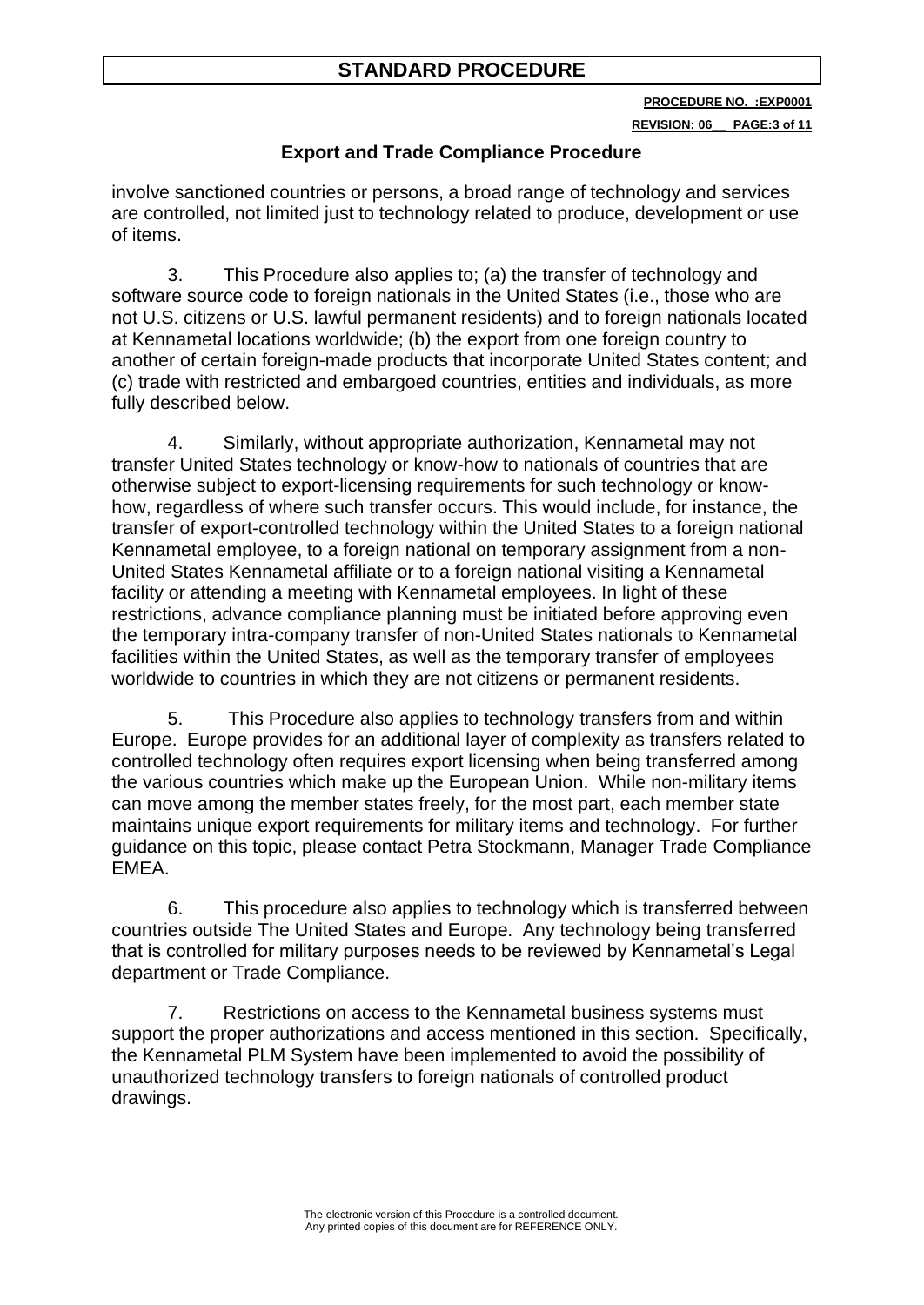**REVISION: 06\_\_ PAGE:4 of 11**

# **Export and Trade Compliance Procedure**

#### **III. EMBARGOED AND RESTRICTED COUNTRIES AND RESTRICTED ENTITIES**

For various reasons, there are groups of countries with which trade is specifically prohibited or restricted. The transaction of business with these countries, including both the sale/exportation of products to and purchase/importation of products from these countries, is specifically restricted as follows:

#### 1. **Embargoed Countries –**

| Country     | Prohibitions                                         | <b>Notes</b> |
|-------------|------------------------------------------------------|--------------|
| Cuba        | <b>All Transactions</b>                              | 1.A          |
| Iran        | <b>All Transactions</b>                              | 1.A          |
| North Korea | <b>All Transactions</b>                              | 1.A          |
| Syria       | <b>All Transactions</b>                              | 1.A          |
| Venezuela   | All transactions with the<br>Government of Venezuela | 1.B.         |

- A. These countries (including their governments, companies and nationals) are subject to comprehensive trade control restrictions, and Kennametal thus does not generally conduct any transactions with or involving these countries. Please contact the Trade Compliance Department or the Office of General Counsel for guidance or with any questions.
- B. The Government of Venezuela is subject to an embargo and thus U.S. persons are prohibited from engaging in virtually all transactions with the Government and any entity it owns. Kennametal generally does not conduct transactions with or involving Venezuela. Please contact the Trade Compliance Department or the Office of General Counsel for guidance or with any questions.

#### 2. **Kennametal Restricted Countries -**

| Country        | Prohibitions                             | <b>Notes</b> |
|----------------|------------------------------------------|--------------|
| Afghanistan    | End user/End use restrictions            | 2.A          |
| Armenia        | Military and defense end use<br>concerns | 2.A          |
| Azerbaijan     | Military and defense end use<br>concerns | 2.A          |
| <b>Belarus</b> | Military and defense end use<br>concerns | 2.A          |
| Burma/Myanmar  | End user/End use restrictions            | 2.A          |
| Cambodia       | Military and defense end use<br>concerns | 2A           |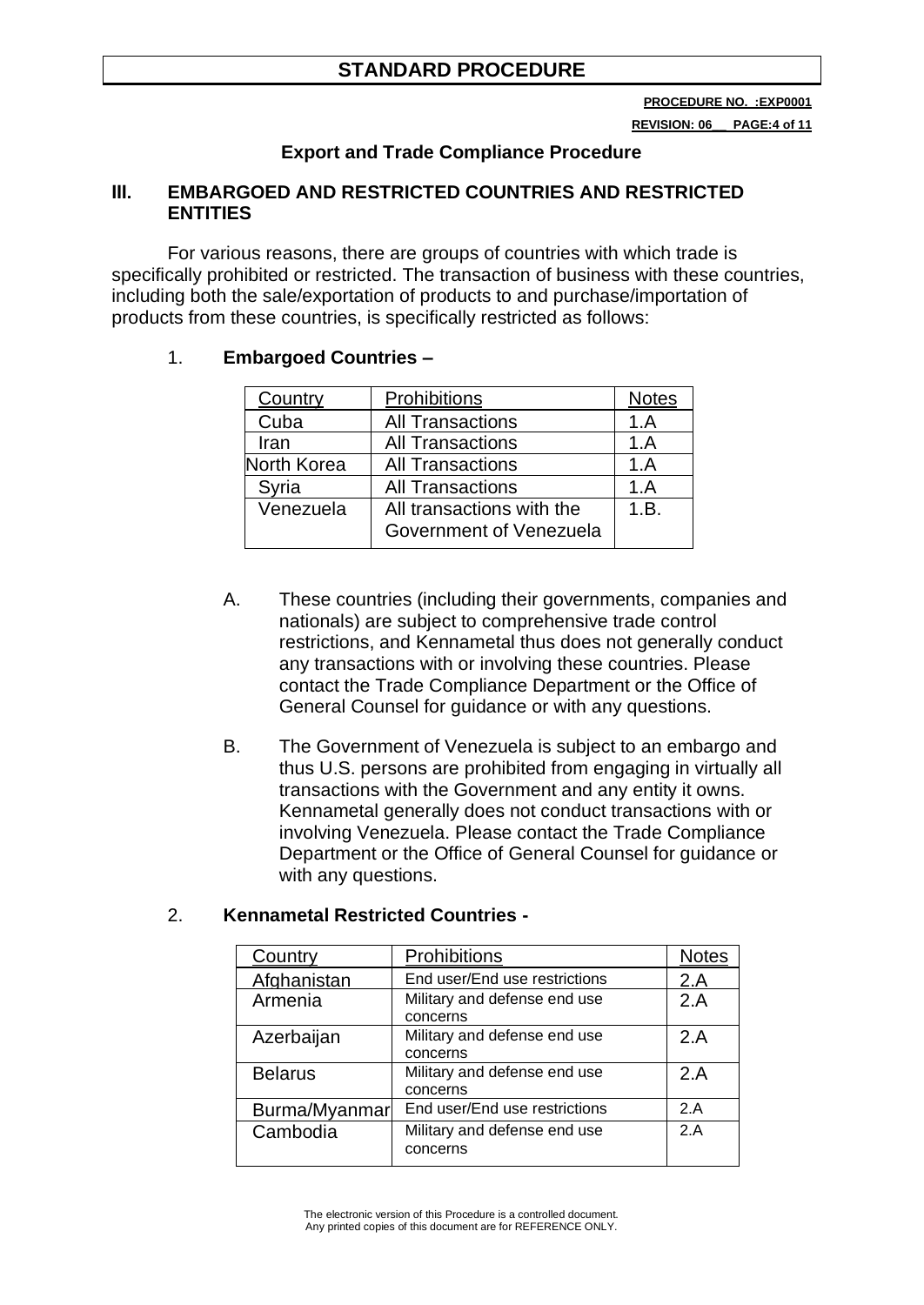**PROCEDURE NO. :EXP0001**

**REVISION: 06\_\_ PAGE:5 of 11**

| <b>Central Africa</b><br>Republic       | Military and defense end use<br>concerns                                                                                           | 2.A               |
|-----------------------------------------|------------------------------------------------------------------------------------------------------------------------------------|-------------------|
| China                                   | Expanded sanctioned parties. Military<br>and defense end use and end-user<br>concerns                                              | 2.C               |
| Congo                                   | Military and defense end use<br>concerns                                                                                           | 2.A               |
| Cypress                                 | End user/End use restrictions                                                                                                      | 2.A               |
| Eritrea                                 | Military and defense end use<br>concerns                                                                                           | 2.A               |
| Iraq                                    | End user/End use restrictions                                                                                                      | 2.A               |
| Haiti                                   | End user/End use restrictions                                                                                                      | 2.A               |
| Lebanon                                 | Military and defense end use<br>concerns                                                                                           | 2.A               |
| Libya                                   | Military and defense end use<br>concerns                                                                                           | 2.A               |
| Palestinian<br><b>Territories (West</b> | End user/End use restrictions                                                                                                      | $\overline{2}$ .A |
| <b>Russia</b>                           | Expanded sanctioned parties. All<br>military or defense (end use or end<br>user) transactions, certain oil and gas<br>transactions | 2.B               |
| Somalia                                 | Military and defense end use<br>concerns                                                                                           | 2.A               |
| South Sudan                             | Military and defense end use<br>concerns                                                                                           | 2.A               |
| Sri Lanka                               | Military and defense end use<br>concerns                                                                                           | 2.A               |
| Sudan                                   | Military and defense end use<br>concerns                                                                                           | 2.A               |
| Turkey                                  | Activities related to offshore drilling of<br>Hydrocarbons not authorized by the<br>Republic of Cyprus.                            |                   |
| <b>Ukraine</b>                          | All transactions in the Crimea region<br>are prohibited.                                                                           | 2.B               |
| Venezuela                               | Unless EAR99, or controlled for AT or<br>CC purposes only, most products<br>cannot be exported without a license.                  | 2.D               |

# **Export and Trade Compliance Procedure**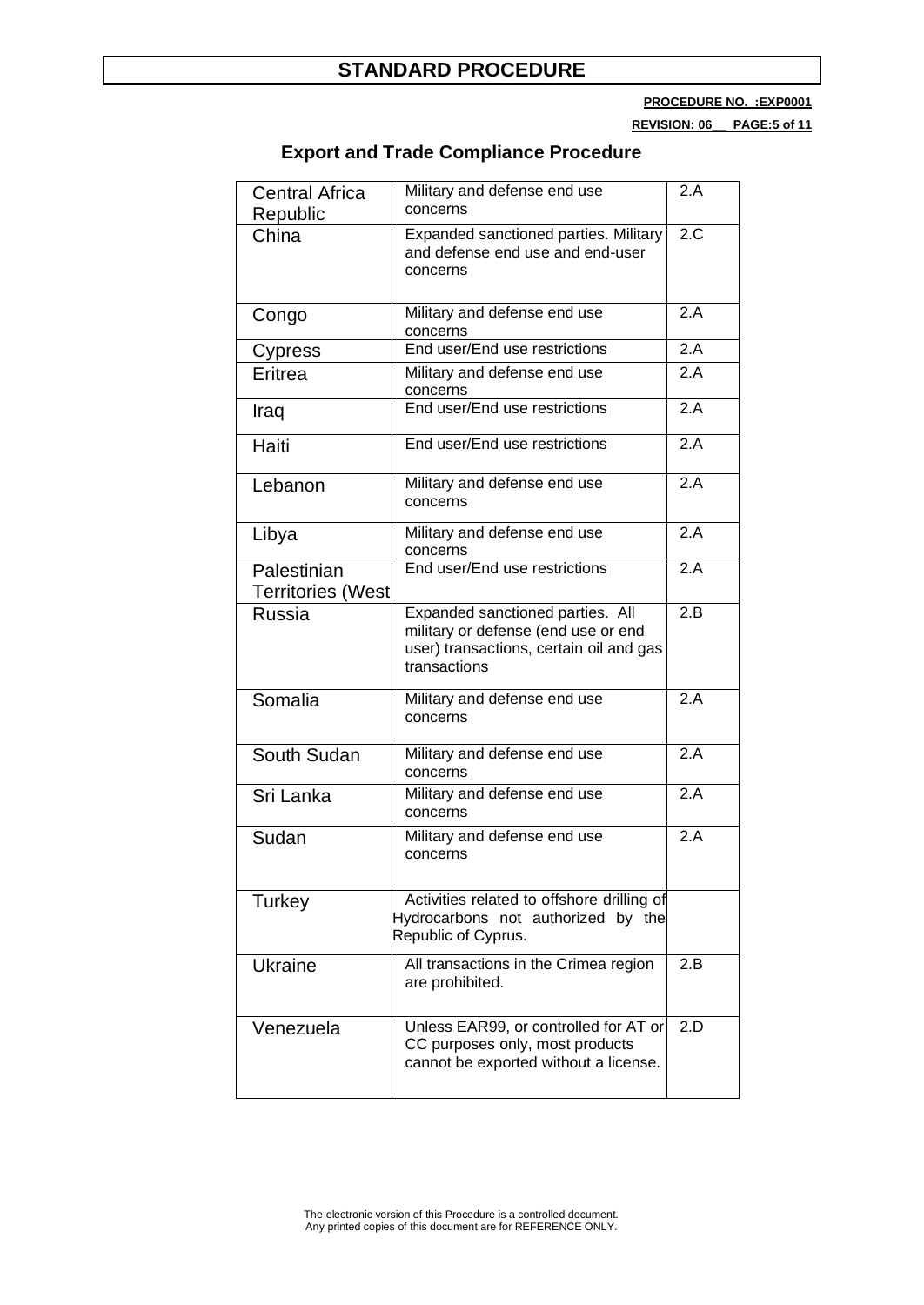**PROCEDURE NO. :EXP0001**

**REVISION: 06\_\_ PAGE:6 of 11**

#### **Export and Trade Compliance Procedure**

| Yemen    | End user/End use restrictions            | 2.A |
|----------|------------------------------------------|-----|
| Zimbabwe | Military and defense end use<br>concerns | 2.A |
|          |                                          |     |

- A. Other countries are subject to trade control restrictions that are more limited in scope. These include full or partial restrictions on defense trade activities with these countries, end-use or enduser based restrictions, limited sanctions, or European tradingrelated restrictions. For any proposed transactions involving these countries, contact the Trade Compliance Department at Mike.Waldrop@Kennametal.com and include the information requested on the last page of this procedure.
- B. Certain transactions to Russia and the Ukraine are restricted by both the US and EU.
	- (a) For Russia, restricted transactions are those related to banking, oil exploration, gas exploration, military end use and end user and defense.
	- (b) For the Ukraine, ALL transactions to the Crimea Region are prohibited.

(C) Extended sanctioned party screening for military entities requires that greater scrutiny be given to ownership and related companies

(d) All transactions to these regions require Trade Compliance review by contacting

Petra.Stockmann@kennametal.com and include the information requested on the last page of this procedure.

C. China - While United States law generally permits exports and re- exports of commercial items to China, the United States and Europe have implemented a comprehensive arms embargo against China that prohibits, absent a United States Presidential waiver, all exports or re-exports of defense articles, defense services and related technical data to China or to Chinese nationals; all temporary imports into the United States of defense articles from China; and all brokering of defense articles and defense services involving China. In addition, exports and re-exports of more than 30 types of commercial, dual-use items that would not otherwise require United States Government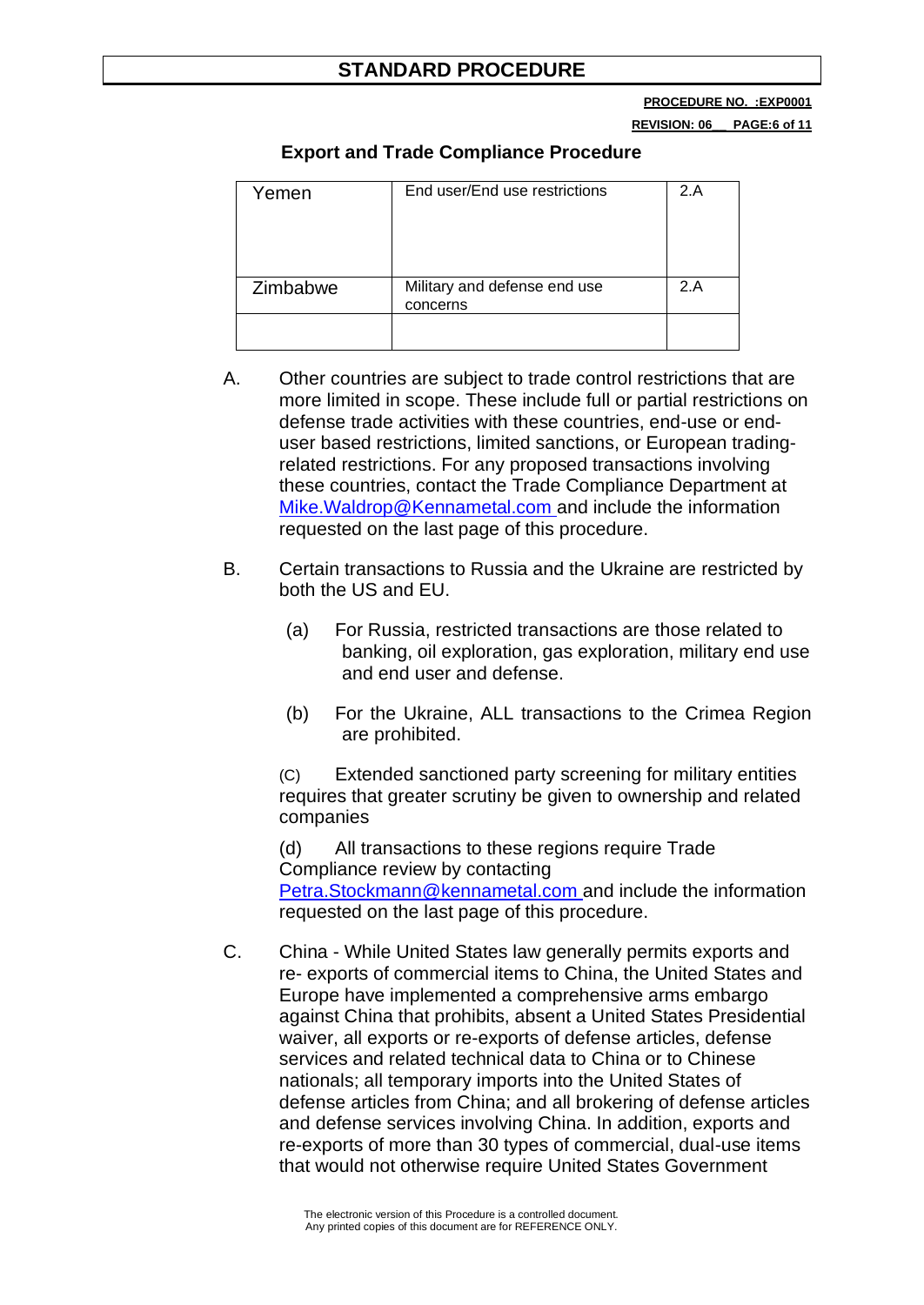**PROCEDURE NO. :EXP0001 REVISION: 06\_\_ PAGE:7 of 11**

### **Export and Trade Compliance Procedure**

licensing to be exported or re-exported to China require licensing if the exporter knows or has reason to know that the item is intended for Chinese military end- use or a military enduser. Because of these requirements, any prospective business with Chinese customers that involves any connection to defense or military applications should be carefully reviewed by the Trade Compliance Department by contacting Gracie.Gu@kennametal.com and include the information requested on the last page of this procedure in advance of engaging in the business.

D. While the Government of Venezuela is subject to a U.S. embargo, not all transactions with Venezuelan nationals or privately owned Venezuelan companies will require OFAC authorization. However, the sale of U.S. origin products classified as anything other than EAR99 or controlled for antiterrorism or crime control purposes, will require a license from the Department of Commerce. Additionally exports and reexports of more than 30 types of commercial, dual-use items that would not otherwise require United States Government licensing to be exported or re-exported to Venezuela where there is military end use or a military end user. For any proposed transactions involving Venezuela, contact the Trade Compliance Department at Mike.Waldrop@Kennametal.com and include the information requested on the last page of this procedure.

#### 3. **Restricted Entities** –

In addition to the embargoed countries and Kennametal Restricted Countries outlined above in 1 and 2, governments periodically issue lists of specific companies, vessels, groups and individuals in many countries with whom trade is prohibited. Targeted comprehensive sanctions are also in place against certain identified persons and entities involved with weapons proliferation, terrorism, narcotics trafficking and other sensitive activities. The relevant lists issued by the various governments are available on-line through the Kennametal intranet at http://kds.kennametal.com from all computers connected to the Kennametal network. All new customer and vendor accounts must be screened against each of these lists, prior to initiating any business, to ensure that there are no dealings with or commitments to restricted parties. Periodic rescreening of purchases and sales to existing customers is also recommended as the sanction party lists change often.

A note to SAP based transactions, SAP is configured to screen entities when created and when subsequent transactions are executed. If you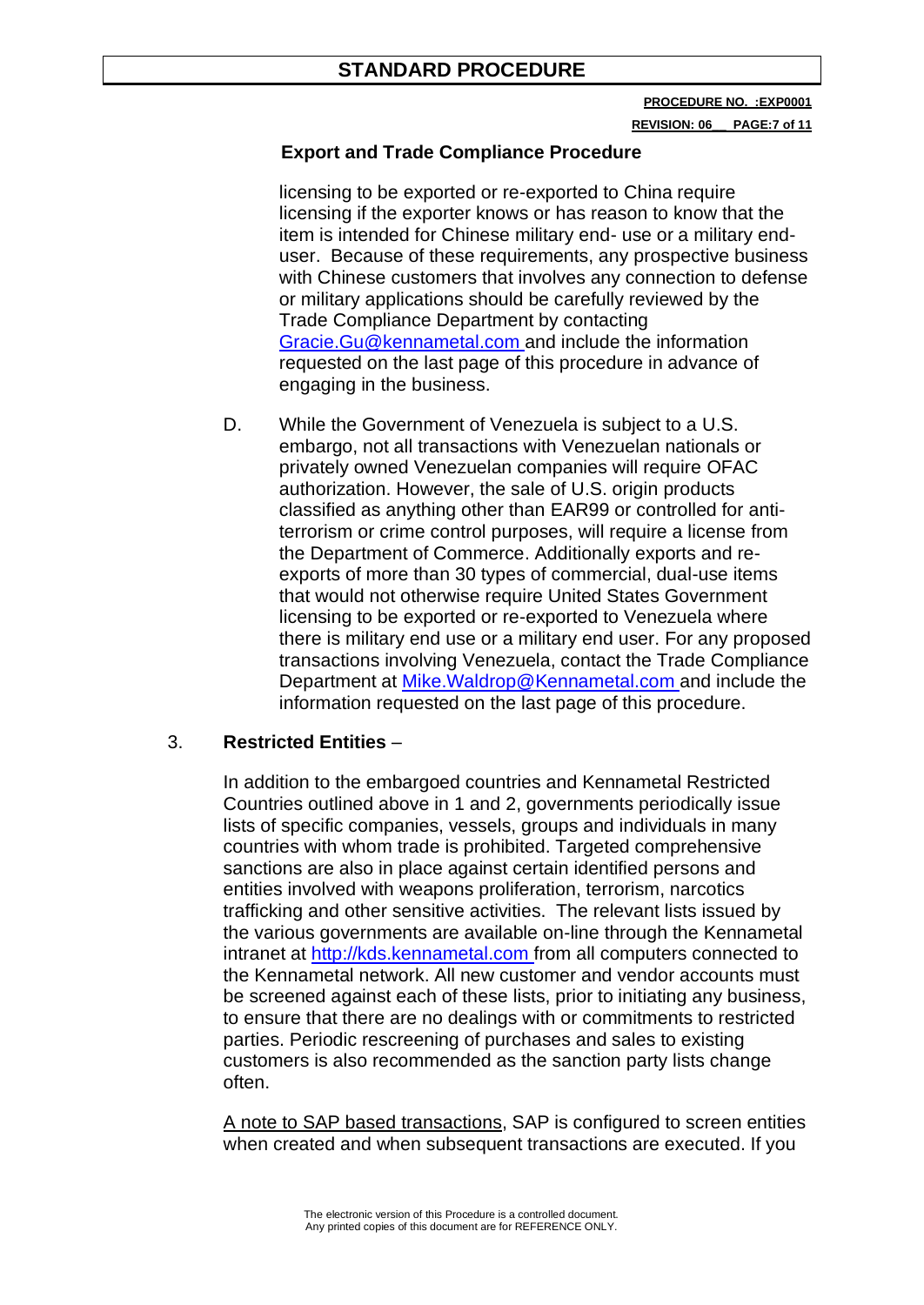**REVISION: 06\_\_ PAGE:8 of 11**

# **Export and Trade Compliance Procedure**

have any questions related to restricted entities, please contact the Trade Compliance Department or the Office of the General Counsel.

# **IV. HIGH RISK INDICATORS**

1. There are other situations in which proposed transactions must be reviewed by the Trade Compliance Department or the Office of the General Counsel, prior to proceeding to do business. These situations include the following:

- A. If the circumstances suggest a risk of diversion to a prohibited or sensitive country destination or end-user; and
- B. If there are suspicious or questionable circumstances involved in a sale, such as a lack of the usual information about a proposed transaction, a request to use an unusual route for shipment or unusual product specifications that are inconsistent with the customer's stated end-use of the product.

2. Any situation involving any of the circumstances set forth above, or similar circumstances suggesting the possible diversion to an unintended party, location or end-use, should serve as a red flag or warning and should result in an immediate inquiry addressed to the Trade Compliance Department or the Office of the General Counsel prior to proceeding. In such cases, as much information as possible should be provided in advance on the attached Export and Trade Compliance Review Form.

#### **V. MISSILES, NUCLEAR ACTIVITIES, CHEMICAL AND BIOLOGICAL WEAPONS AND TERRORISM**

1. United States law and this Procedure **restrict Kennametal from engaging in any activity which supports the design, development, production, stockpiling or use of missiles, nuclear weapons, chemical or biological weapons or certain nuclear research or power facilities outside of the list of countries below**. Any business related to this section must be discussed with Trade Compliance Department or the Office of the General Counsel immediately as it will require export licensing.

| Australia      | Greece      | Norway                   |
|----------------|-------------|--------------------------|
| Austria        | Iceland     | Portugal                 |
| Belgium        | Ireland     | Spain                    |
| Canada         | Italy       | Sweden                   |
| <b>Denmark</b> | Japan       | <b>Turkey</b>            |
| Finland        | Luxembourg  | United Kingdom           |
| France         | Netherlands | United States of America |
| Germany        | New Zealand |                          |

2. Because of the high concern for activities that may support the proliferation of weapons of mass destruction (including nuclear explosives; chemical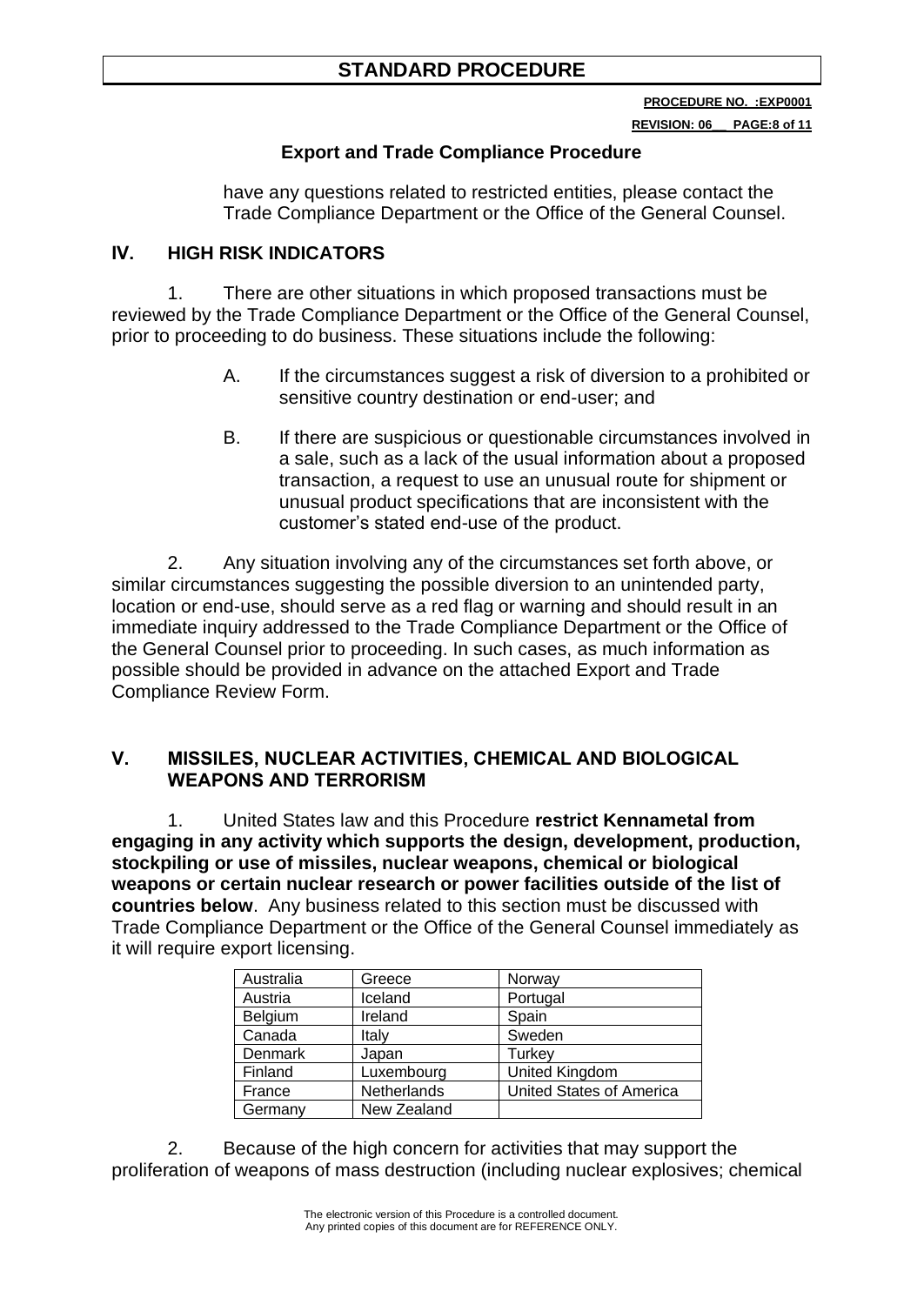**REVISION: 06\_\_ PAGE:9 of 11**

# **Export and Trade Compliance Procedure**

and biological weapons; and missiles) and terrorism, no business should be conducted that could provide possible support for such activities or lead to the illegal diversion of products for such purposes.

# **VI. MUNITIONS AND CONVENTIONAL WEAPONS**

Prior Trade Compliance Department or the Office of the General Counsel approval is required for the import or export (direct or indirect) of products, components, services or technology that are specially designed for or that are to be used in the production, servicing and/or sale of munitions (including ammunition and conventional weapons) and for the manufacture of any such products or components, including ammunition, firearms, or components of either ammunition or firearms.

# **VII. ANTIBOYCOTT REGULATIONS**

Any request or invitation to Kennametal to participate in the Arab Boycott of Israel (or Boycotts of any other country in which the United States does not participate) must be reported immediately to the Trade Compliance Department or the Office of the General Counsel and not acted upon in any way until guidance is provided. Such requests are most likely to come from Middle Eastern countries and probably would be contained in commercial documents such as requests for quotation, purchase orders, letters of credit or a combination of these documents, although the requests may take any form, and may even be oral. Some examples are as follows: requests to certify that goods are not of Israeli origin or requests to agree not to deal with certain "blacklisted" suppliers. Kennametal is required to promptly report to the United States Government such requests received by Kennametal or one of its branches, subsidiaries or affiliates, whether or not such business is actually transacted. All such reporting is coordinated through the Trade Compliance Department and the Office of the General Counsel.

# **VIII. EXPORT DOCUMENTATION AND LICENSING**

1. In addition to the restrictions, considerations and prohibitions under United States law that are discussed above, it is imperative that proper export licensing and documentation procedures be followed with respect to all exports from any country to ensure that they are conducted in accordance with Kennametal's procedures, the laws of the country from which the export occurs and any other laws that might apply. For example, United States law requires that exports from the United States satisfy certain documentation and other requirements, including, when necessary, the use of a destination control statement on shipping documents and the completion and filing of Electronic Export Information (an Automated Export System record related to an export transaction). In addition, in some cases, it is necessary to apply for and receive prior approval from United States authorities for the export or re-export of certain products or for sales to certain destinations. Governments of other countries have similar export procedures that must also be followed when applicable.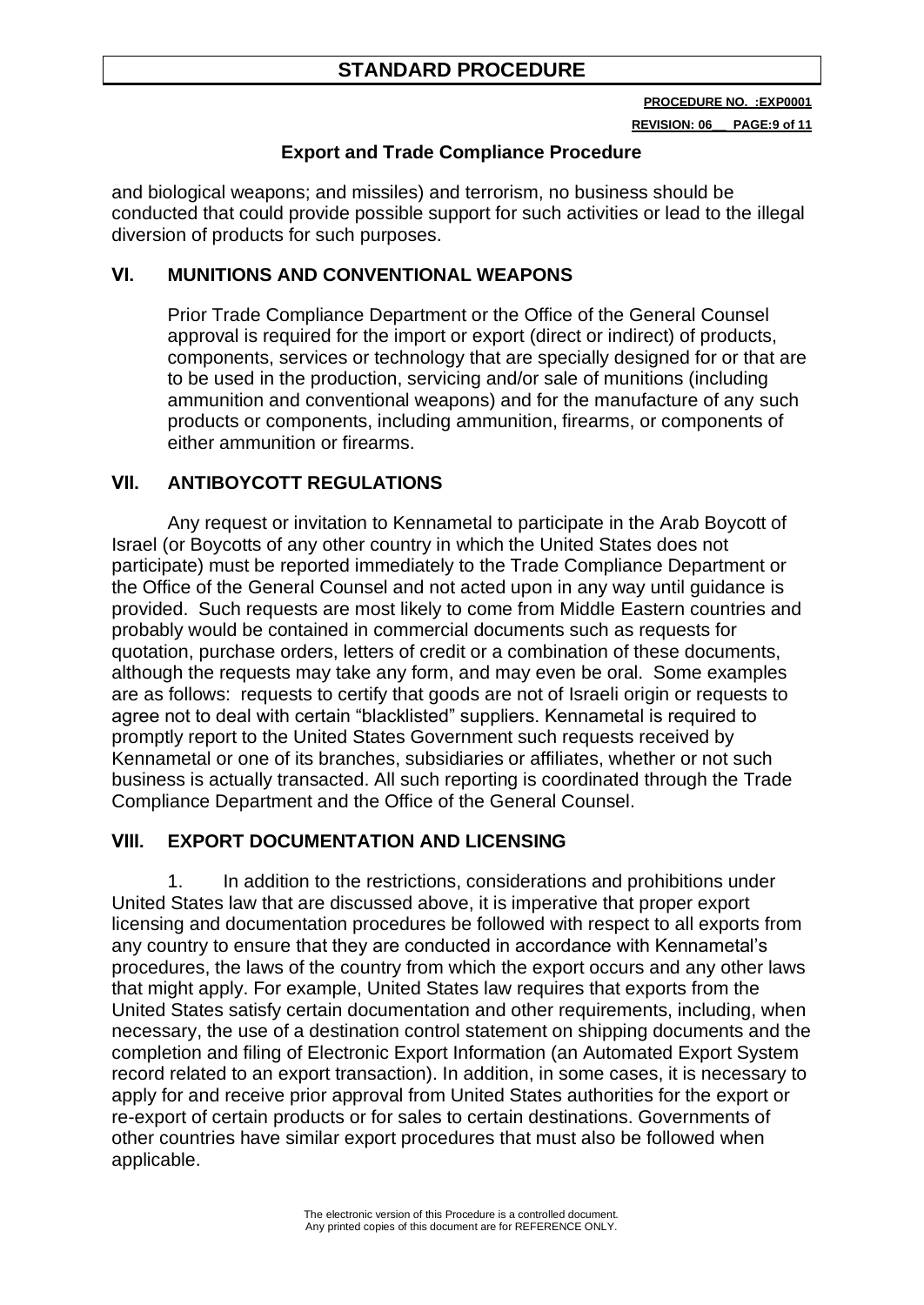**REVISION: 06\_\_ PAGE:10 of 11**

### **Export and Trade Compliance Procedure**

2. All Kennametal personnel who are involved in the exportation or importation of products, including the preparation of export or import documentation, must receive appropriate training, to assure that they understand the requirements associated with exporting products from or importing products into their country. In order to schedule export/import compliance training or to address any questions regarding required documentation, licensing or training, please contact the Trade Compliance Department directly.

If you have any questions at any time concerning this Procedure or its application to a specific transaction, please contact Mike Waldrop, Sr Manager, Ethics and Compliance Programs. by telephone at +(01) 724.539.5147 or by e- mail at Mike.Waldrop@kennametal.com, The Trade Compliance Department will make every effort to provide you with a prompt answer and will not unreasonably refuse or delay lawful business opportunities.

Again, this Procedure is to be followed in all cases and will be updated as necessary by the Trade Compliance Department. Compliance with this Procedure and the applicable export, import and other trade compliance laws of the United States and other countries is extremely important! Please distribute this Procedure throughout your organization as appropriate.